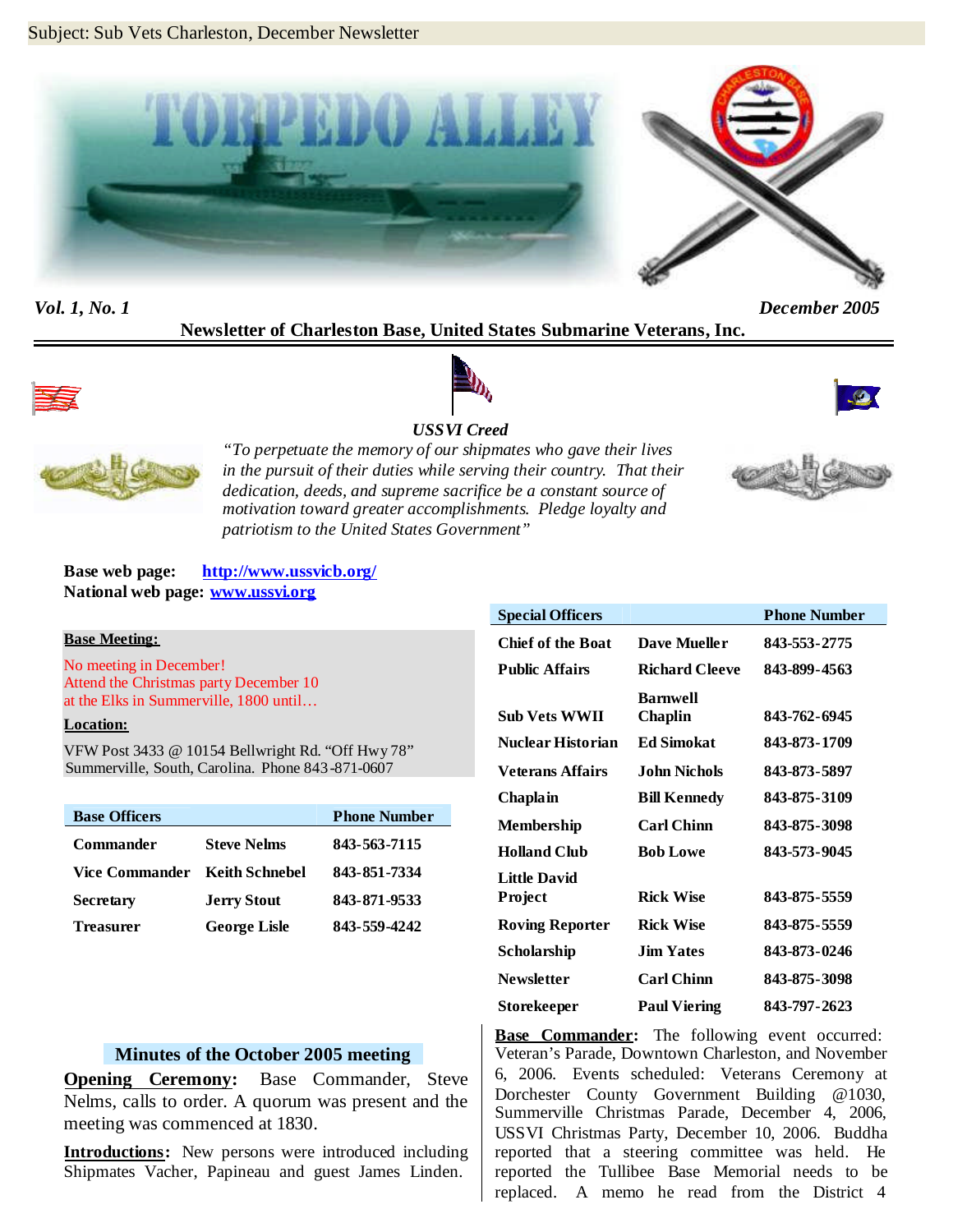Welcome aboard.

**Treasurer:** Financial report given by George Lisle.

**Secretary:** October minutes presented as published in the Newsletter. Corrections to the minutes: Date of Veterans Parade in Downtown Charleston was November 6, 2005, not November 11, 2005. A motion was heard to accept the minutes as written. It was seconded and approved.

**Storekeeper:** Paul Viering reported the store is stocked and open. "Red Star Rouge" is sold out.

**Chaplin:** Chaplain reported that Frank Evans was hospitalized for back problems. Mike Walsh was stricken with Vertigo, John Kratz's spouse had surgery and our prayers go out to Stacy Powers who will be undergoing back surgery at MUSC on November 29, 2005. Practice for flag folding party will be held in January or February 2006. This flag folding practice will be held occasionally to stay competent in detail for funerals, and other ceremonies.

**Public Affairs:** The USSVICB WEBSITE is up and running. A new feature has been added that includes a red button that indicates when the last update was made. If any members have inputs, please email, call or see Richard Cleeve.

**SubVets WWII:** Barnwell Chaplin reminded the membership and WWII Veterans of the Christmas Party that will be held at Ryan's Steakhouse in Summerville on December 16, 2005. He also invited new associate members to join tonight.

**Veteran's Affairs:** Nick Nichols went into great detail on a handout that was passed. All should keep this available for reference. There is much information that all veterans can use, including pay, VA benefits, Military records, Tri-Care for Life and BESS. His recommendation was to visit the Web Site: http://www.bessphotos.com/ and see if your class photograph is there. If not, locate the photograph and send it for publication on the site.

**Holland Club:** No presentation

**Membership:** No report given. From the Secretary, a reminder that all dues are to be paid by January 1, 2006.

**Nuclear Historian:** No joke told.

**Chief of the Boat:** COB reported on the following: Hog Roast was extremely successful. Appreciation goes out to several individuals and groups including: Smoke Signal, who donated the BBQ, Guido Allegretto who donated the bacon and meats and to all the help in setting up, cleaning, preparation, and cleanup. Thank you shipmates for assisting in those events. A TM's daughter won the depth charge drawing of \$400.00. Congratulations. The left over alcohol beverages have been donated to the Casino Commander recommended \$100.00 per base donation that would be used exclusively to rebuild the memorial. It was totally destroyed during the Hurricane. This does not need to happen tonight and can be brought up at the next meeting.

Buddha will donate a week's vacation that includes the use of his timeshare condo. It is a 2BR, 2BA unit. Locations local include Edisto Beach, Hilton Head or anywhere in the continental United States where he can get time. He would like this timeshare to be used for a door prize and/or raffle during the Christmas Party. The offer has to be used by the end of January 2006. The Christmas Party will be held at the Elks Club in Summerville off of Highway 78 on 10 December at 1600. Volunteers were sought out to assist in the setup, coordinating and clean-up of the affair. Sparger offered. The theme will be Pot Luck with the larger meat items being catered. The event will have no-cost alcohol beverages provided. No cost to the Member or spouse will be incurred for food or drinks. A dish to pass for 3-4 persons is requested. Please limit the selections to other than green beans.

**Steering Committee:** Meeting held October 27, 2005.

**Old Business:** Lee Allison spoke on the program for the Convention. He told the entire membership to get out there and sell ads in the book. This is an excellent fundraiser for the group.

**New Business:** Tom Lufkin offered his Ham Radio experience for other Sub Vets to have a SUBVET Ham Radio Club. He is coordinating with the FCC for a call sign and would like SUBVETS to participate in the next Ham Radio amateur event called NYSSN. AL Stoll reported that the South Carolina Federal Credit Union was not passionate in the dealing with the loss of a spouse on the same joint account. He recommended that the SC FCU hear about this defunct procedure in freezing all funds on the death of a spouse. If they do not change, we do not want to do business with them. New tires are needed for the float.

**Good Of The Order:** Depth Charge Drawing was held. Winner announced as Glenn Little.

There will no meeting for the month of December, however all are invited to the Annual Christmas Party at the Elk's in Summerville on Saturday, December 10, 2005. The Base Commander adjourned meeting at 1930.

*Jerry Stout, Base Secretary.*

**\*\* End of the minutes for November, 2005 \*\***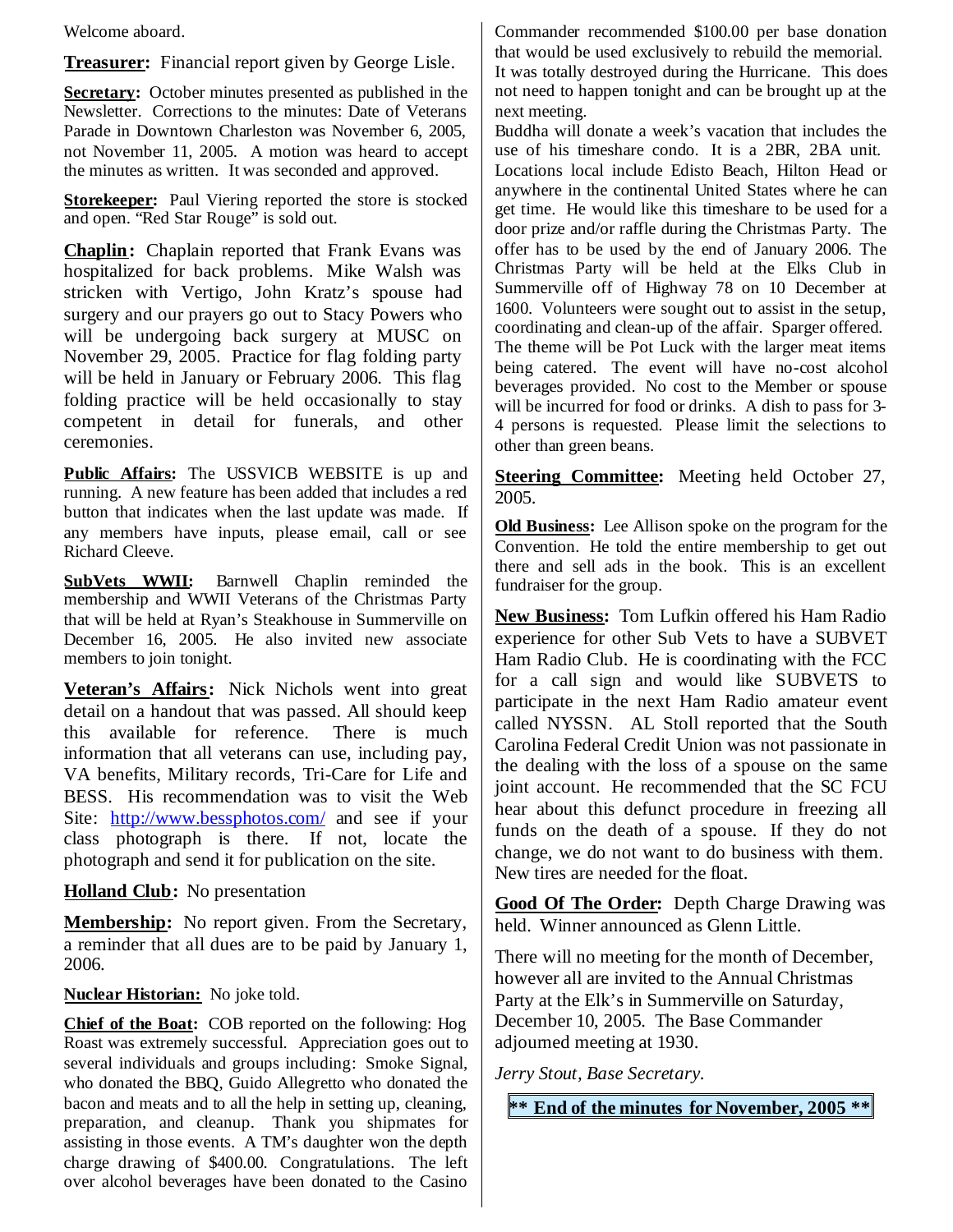Nights. It will be sold to raise additional funds for Submarine Veterans. Comment on the Veterans Parade: The COB saw an older man stand up to salute the flag on the float and brought tears to his eyes. COB recommended that we come up with a process to render back the salute. We need to look sharp, no goldbricking or lollygagging allowed. In addition, funerals have gotten out of hand, too rowdy. We need to conduct ourselves in a professional manner and not conjugate outside smoking and joking. We all need to be careful while in the Public Eye.

Editor's Note: *As you can see, we now have a name for our newsletter! There have been other changes, some minor and others that are more noticeable. To provide input to the newsletter send (preferably by e-mail) to chasbasemembernews@sc.rr.com or carlc@sc.rr.com or mail to: Carl Chinn 217 Brailsford Road Summerville, SC 29485*

### **No meeting in December!!!**

# **Christmas party on December 10 will replace the regular meeting!!!**



Don't forget to R.S.V.P. me by 12/5/2005 for your attendance at the Christmas Party 12/10/2005, Saturday, 1800 HRS – Until. The party will be at the Elks in Summerville the same place it was last year. Sub Vets will provide hard liquor, beer, wine, catered turkeys & hams with usual trimmings. No cost to you or your guests. We will have a depth charge drawing (red ticket) and will also draw the winning (blue ticket) for a week's vacation at a time-share that was donated by Buddha and Wanda. We are still selling chances on this and will also do it at the Christmas Party before the drawing. All you need to bring is yourself and your guests with a casserole or dessert dish to feed 5-6 people. This is your choice so ladies bring whatever you so desire. You have never let us down before and I know you won't now.

We have just put down new flooring in the barn and installed 2 new drawer cabinets. A 40 case beer cooler and a pool table have been donated to us from one of our honorary members, Robert Gibbs. We have also gotten us a satellite dish installed in the barn so now we will have be having "fight night" and other sporting events for our members and guests. Who knows, maybe a Super Bowl Party if we can get a turnout. These should be in place by Casino Night, 11/30/2005, Wednesday. The Casino Management Group went in debt \$600 to accomplish this. So we are hoping that the troops will come out and

**Base Chaplin, Bill Kennedy**



If you are going to get sick please let me know!

#### **Membership and Dues Information:**

There is only one month left to pay your 2006 dues and avoid the dink list! Deadline is January 1. Carl Chinn will be collecting dues at the Christmas party on December 10.

If you have any changes to your membership info (address, phone, e-mail, etc.) please let Carl Chinn know at **carlc@sc.rr.com** or 875-3098.

If you miss a meeting and need to pay your dues you can mail them to:

Carl Chinn

217 Brailsford Road Summerville, SC 29485



### **From the Base Storekeeper, Paul**

### **Viering**

The books, *Red Star Rogue*, are in. Please pick them up at the next meeting,

Also, in a letter from Ken Sewell, the publisher was down to 4000 copies out of 60,000 printed, that was about 1 Nov.

## **Public Affairs Announcement from Richard Cleeve**

From Richard Cleeve: Web site is up and running with many new features. If you haven't viewed the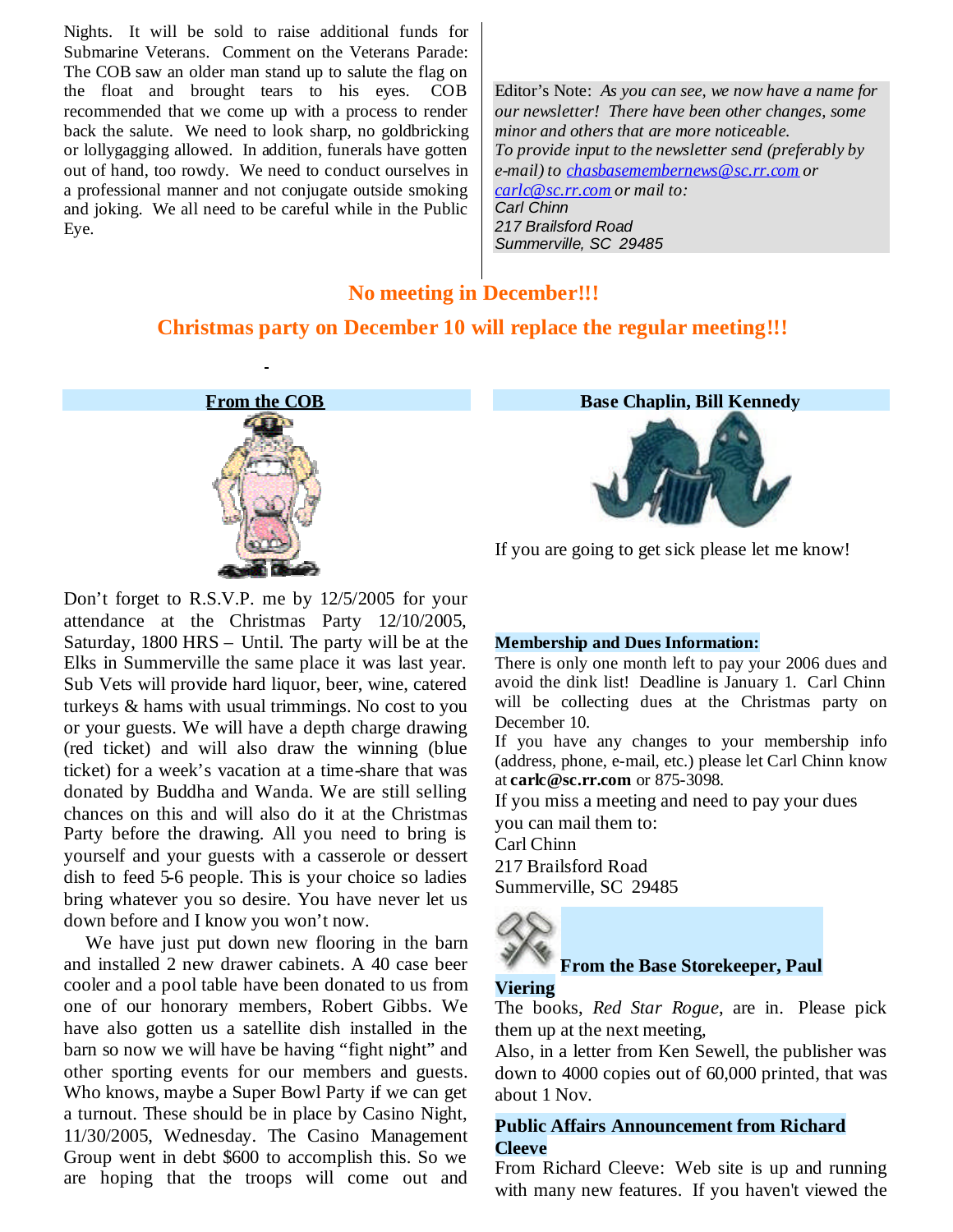patronize us on the Casino & Sporting Event Nights. More things on the agenda to come will be heating and cooling of the barn and also building a new bar. We already have the unit on board but we will need to do some duct work and some preparations which will cost us a little more money. We don't want to bite off more then we can chew so as soon as we pay off this debt then we will take on some more. We are hoping for good turnouts. We also realize that lots of people don't play poker but may like Acey Deucey, Pinochle, Texas Hold-Em Tournament, Checkers, Pool Boxing, Football, or just want a night out amongst good friends, or to harass the troops which is always fun. We are trying to organize these games as well so please let me know so we can get more of these started. Once you get a group together and start playing then the fun starts. We usually have a function every 2 weeks and we have poker players that come every 2 weeks. We can also have Pinochle every 2 weeks as well or Euchre or any other game you want to indulge in. Men this is about Submarine Camaraderie and we must have you to make it work. We are not getting any younger so lets act on this opportunity while we still can. As always food is always free and is getting better. So come on out and give us a try.

Since Wal-Mart and the liberal Democrat party want us all to say "Happy Holidays" and keep Christ out of Christmas I personally can't do that. I want to wish you and your family a Happy, Holy, Safe, Peaceful and Fun filled Christmas. Say a prayer for our troops and our Commander and Chief and all their families who are making that sacrifice for our freedom.

Also men always remember, "Always drink upstream from the herd"

Later man,

"Neck"

# **\*\*December Happenings!\*\***

### **Thursday 12/1/2005, Harleyville Christmas Parade**

Lineup in Harleyville is 1730 hrs. Parade starts at 1900 hrs. The float will leave Buddha's barn at 1700 hrs. We can meet there and follow the float if you want or if you have rocks in your head and want to ride on the float while the base commander pulls it at 85 miles per hour, then pay up your insurance and do so. We recommend following safely behind in a warm pickup. Your choice! Uniform of the day is vests and blue ball caps. Also it may be cold so dress appropriately. Any Questions call or email the COB.

**Sunday 12/4/2005, Summerville Christmas Parade** At this time I am not sure just the exact spot for new web site you're missing out on the news. One new feature added is that by resting your mouse pointer on one of the red squares on the index page, it will display the date of the last update to that topic. If you have an idea to improve the web site, be sure to let me know, all help is welcomed.

### **Veterans Day Ceremony Highlights Newly Found USS Lagarto**

Release Date: 11/15/2005 11:59:00 AM

By Chief Journalist (SW/AW) David Rush, Commander, Submarine Force, U.S. Pacific Fleet Public Affairs

PEARL HARBOR, Hawaii (NNS) -- Submarine veterans were honored in a Veterans Day ceremony held at Pearl Harbor Naval Station Nov. 11.

Among those remembered were the 86 men lost in 1945 aboard USS Lagarto (SS 371), whose wreckage was discovered by divers in the Gulf of Thailand earlier this year.

Rear Adm. James Beebe, deputy commander of Submarine Force, U.S. Pacific Fleet, spoke about the multiple missions that submarines carried out during World War II, calling submarines "a crucial component of our nation's victory."

"They rescued downed U.S. airmen. They inserted commandos behind enemy lines. They ran supplies to troops and allies when it was impossible to get through by any other means. They gathered intelligence and photographed beaches in advance of major amphibious landings. And they operated in Japanese-controlled home waters, inflicting a stranglehold on the enemy's industrial machine," said Beebe.

The ceremony was particularly meaningful for family members of crewmen killed aboard Lagarto, one of 52 American submarines lost during World War II. The submarine was last seen off the coast of Thailand May 4, 1945, where it rendezvoused with another submarine to prepare for an attack on a Japanese convoy.

In May of 2005, a British diving team found what they believe is Lagarto about 200 feet below the surface in the Gulf of Thailand. According to reports from the divers, a torpedo door was open and the torpedo was missing. That, said Beebe, suggests that Lagarto "went down fighting".

"I believe that is indicative of all the submarines that served in World War II," said Beebe. "Under the most perilous of conditions, they stayed focused on their mission. They were ready to go down fighting if need be...and sadly, many of them did. But our nation is eternally grateful."

Kelan Spalding of Springfield, Mo., was touched by the news of Lagarto's discovery. The 69-year-old is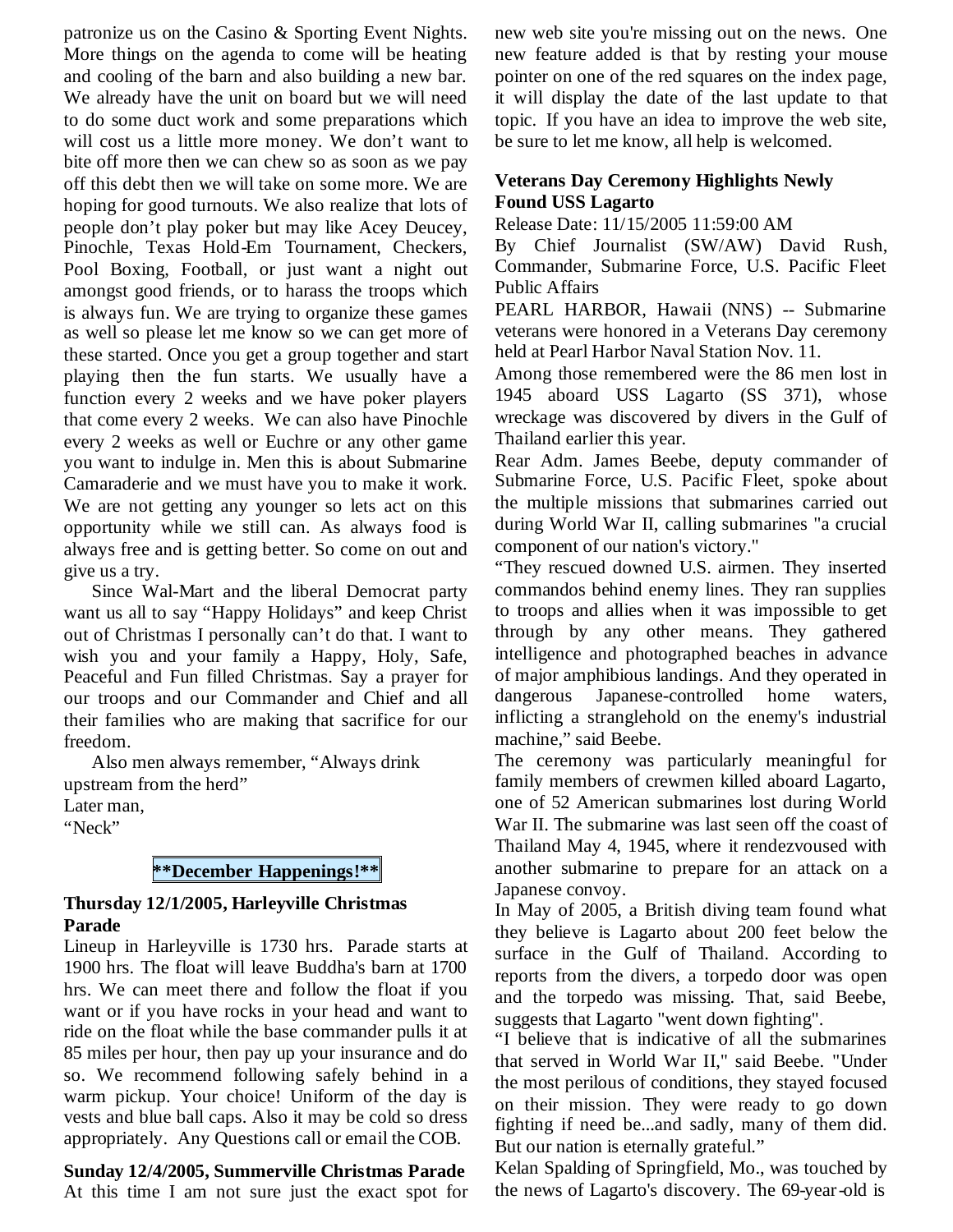lineup but it's easy enough to look for the float. When I get more info I will email it.



| Bailey         |         | Emerson Humbertson | Vandiver |
|----------------|---------|--------------------|----------|
| C. Chinn Evans |         | Schnebel           | Williams |
| Collins        | Fulton  | Semler             |          |
| Davis          | Hayes   | Standrich          |          |
| Eckles         | Hopkins | Trump              |          |
|                |         |                    |          |

#### **Check out this Sub School web site**

Website managed by Gary Walker EM2(SS) Ret., USS Atule SS-403 & USS Trigger SS-564.

He has been collecting class pictures from many of the sailors who attended Sub School in Groton, CT., and placing them on his website.

If you would like to see if your class picture is in his website, go to:

http://www.bessphotos.com/sub\_school\_photos-1.htm

Should you have any class pictures that are not yet installed in his website, he has a set of instructions on how you can get a picture to him. He will then insert it on his site.

#### **Combined Conference reminder!**

USSVI Charleston Base, Denizens of the Deep Base (Aiken) and the Southern Region WWII Submarine Veterans will be hosting the *Combined Conference of USSVI Eastern Region Districts Four & Six and Southern Region Sub Vets WWII* in Charleston, May 3-7, 2006. Registration forms will be available soon. You can book rooms at the hotel any time. The conference will be held at the Radisson Hotel Charleston Airport, on Rivers Ave. at Aviation. All base members are reminded that we will need many volunteers to make this conference a success. More information to follow.

#### **Combined Conference Book**

Our conference book is planned and ready to sell advertisements to various businesses, sub veterans organizations, private and whomever wishes to be a part of our conference. This will help us cover the cost of the various activities for the conference. All hands need to help in selling advertisements. Ads can be sold to individuals as boosters or to any business or organization that wants to get their name out there. If you need sample materials to show to

the brother of Chief Pharmacist's Mate Robert Spalding, who perished aboard Lagarto.

"I was only nine years old when Bob's sub was lost," said Spalding. "It did not have the impact on me that it had on my parents and older brother and sisters. However, it being found has had a big impact on me."

Spalding said that for him, Lagarto's discovery will make this Veterans Day different from any other.

"We are fortunate now that we know exactly where our loved ones are located, and we can honor them," Spalding said.

Though no Lagarto families were able to attend the Pearl Harbor ceremony, they did send a wreath that was laid at the World War II Submarine Memorial. On it was a banner that read, "With Reverence and Respect, from Families of the USS Lagarto."



The Veterans Day ceremony also included music by the Pacific Fleet Band, posting of the 50 state flags by the Radford High School Junior Reserve Officer Training Corps and a 21-gun salute by the Naval Station Pearl Harbor Honor Guard.

The Pacific Fleet Submarine Memorial Association, Fleet Reserve Association, Ladies Auxiliary of the Fleet Reserve Association, Submarine Officers' Wives Club, Aloha Chapter of the U.S. Submarine League and U.S. Submarine Veterans of World War II made floral presentations.

Submarine veterans also conducted the roll call, accompanied by a tolling of the bell for each of the 52 submarines lost, putting a flower lei on the marker for each.

#### **December Submarines Lost:**

USS F-1 (SS 20) - December 17, 1917 USS S-4 (SS 109) - December 17, 1927 USS SEALION (SS 195) December 10, 1941

*".............they were young, Straight of limb, true of eye, steady and aglow. They were staunch to the end against odds uncounted.*